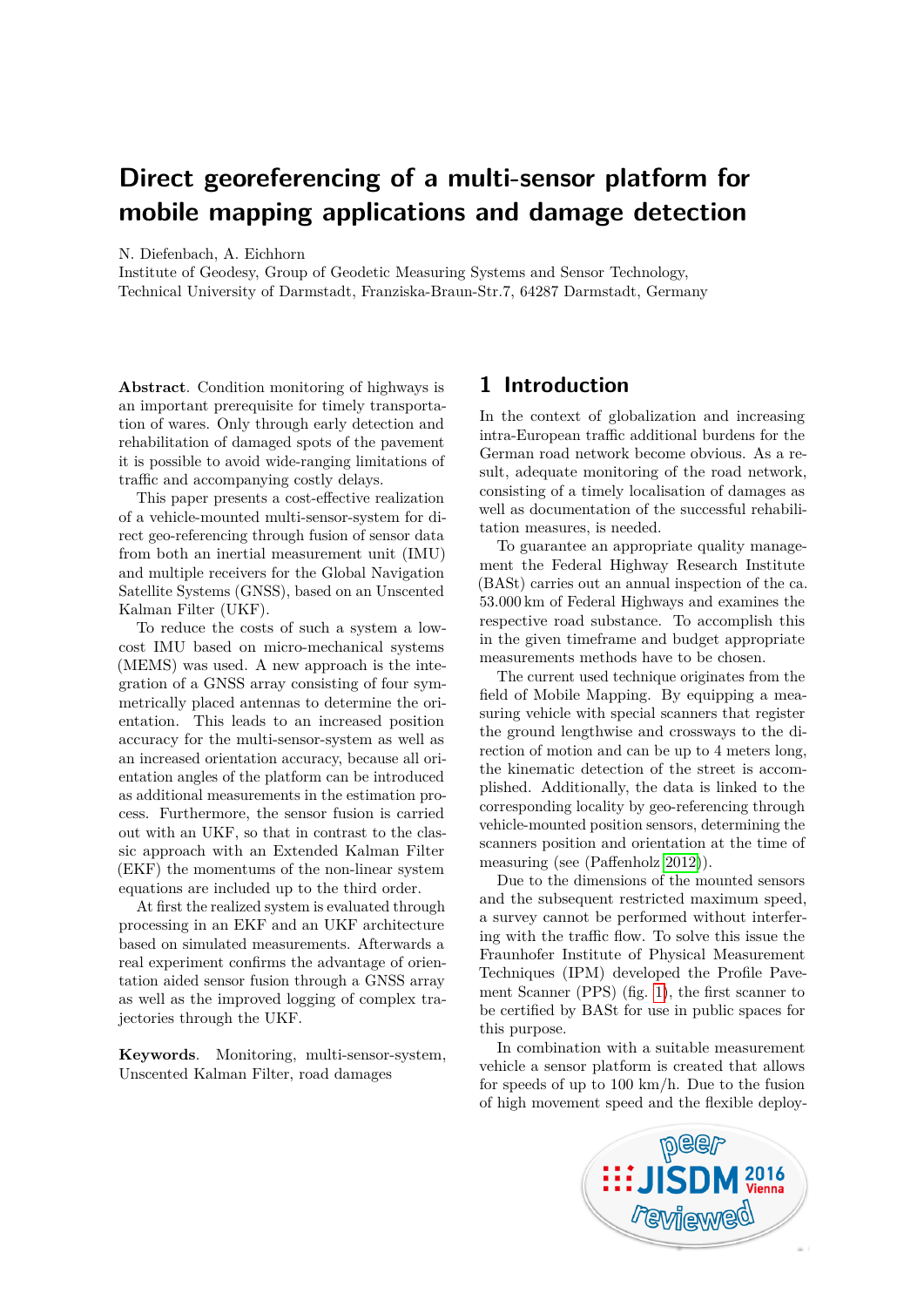<span id="page-1-0"></span>

**Fig. 1** Fraunhofer Profile Pavement Scanner (PPS) for pavement inspection

ment the documentation of the road conditions is achieved without hindering the traffic flow.

The sole positioning of the scanner could in principle be achieved by using GNSS only. But in the actual target environment signal loss due to signal shading cannot be ruled out. To deal with this and to determine the needed exterior orientation of the sensor an IMU is used as additional sensor system. Since the IMU acts as autonomous system and provides data in a high frequency independently from the GNSS receiver, it is an optimal supplement. To achieve an optimal position and orientation for the scanner, the measurements of both the IMU and GNSS sensors are combined.

This paper focuses on a fundamental case study of direct geo-referencing in post-processing as preliminary stage for the long-term objective of developing an adequate geo-referencing of highest accuracy for use with the PPS.

Consequently, different algorithms for the sensor fusion were tested with both simulated data and a practical experiment and evaluated for their suitability. Goal was to fully utilize the existing low-cost hardware and to ensure an optimal result in the sensor fusion. Therefore the state estimation is aided by a GNSS array (fig. 2), that not only allows positioning and the calculation of speed but also for the first time gives information about the orientation.

Based on the existing hardware and the intention to prevent avoidable surveys the goal was to achieve a lane precise positioning, which requires an accuracy of below 1.75 m. This is due to generate adequate approximation coordinates, which would be sufficient for the referencing of



**Fig. 2** Used GNSS-Array to determine absolute angles as observations for the sensorfusion

for example an image giving sensor system.

The paper is structured as follows: After classifying this contribution in the research context of kinematic multisensory systems section 3 explains the used approaches with regards to inertial navigation and Kalman-Filters. Following this, section 4 illustrates the application and the results are compared. Finally, section 5 discusses the results.

## **2 Related Work**

The challenge of direct geo-referencing has been approached in the early 90s (e.g. (Cannon [1991\)](#page-7-0)). The focus has been the direct geo-referencing of airborne surveys (see (Skaloud [1999\)](#page-8-1), (Schwarz [2001\)](#page-8-2)). Therefore Cramer [\(2001\)](#page-7-1) analysed the attainable accuracy. Basis were always high quality sensors and the EKF as fusion algorithm.

One trend in regards to algorithms was started by Julier and Uhlmann [\(2002\)](#page-8-3) with the UKF. A comparison between UKF and EKF can be found in (Wendel et al. [2005\)](#page-8-4) and (El-Sheimy, Shin, and Niu [2006\)](#page-8-5). Subsequently, the emphasis changed to the realization of systems with low-cost sensors (e.g. (van der Merwe and Wan [2004\)](#page-8-6) and (Shin [2005\)](#page-8-7)).

Another trend in present science is the improvement of sensor fusion with more than one GNSS antenna (e.g. pioneering work by (Böder [2002\)](#page-7-2), further approaches by (Wieser and Aschauer [2011\)](#page-8-8), (Paffenholz [2012\)](#page-8-0) and (Eling, Klingbeil, and Kuhlmann [2015\)](#page-8-9)).

This paper focuses on the cost-effective realization of a multi-sensor system for direct georeferencing based on the combination of a low-cost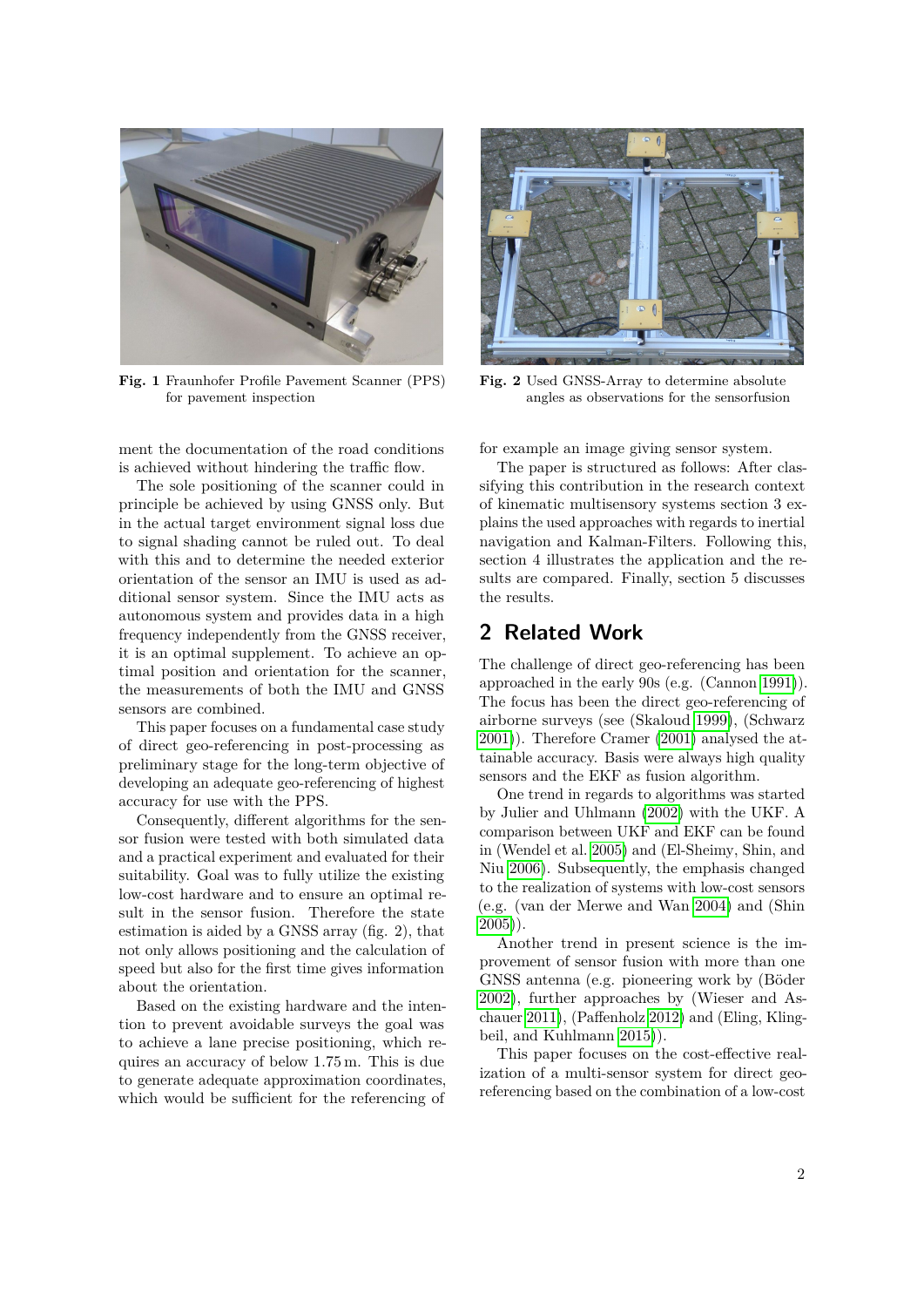MEMS-IMU and a GNSS array with four antennas. This not only allows an update of the IMU based estimations of position and velocity but also of the orientation.

Both sensors are fused in an EKF and an UKF. Based on El-Sheimy, Shin, and Niu [\(2006\)](#page-8-5) the UKF was additionally chosen because of its ability to handle large attitude errors in an appropriate way. In this respect this paper is an extension of their contribution by concerning the assistance of the orientation estimation by using an GNSS antenna array.

In contrast to Skaloud [\(1999\)](#page-8-1), Schwarz [\(2001\)](#page-8-2) and Böder [\(2002\)](#page-7-2) the sensor platform is a landbased vehicle. And unlike van der Merwe and Wan [\(2004\)](#page-8-6) a GNSS array instead of a single antenna is used. Furthermore, the results from the UKF are compared to those of the EKF. The difference to Wendel et al. [\(2005\)](#page-8-4) lies in the use of a loosely coupled architecture for the sensor fusion.

# **3 Methods**

In this section the basic principles of inertial navigation, as well as EKF and UKF are explained.

### **3.1 Inertial Navigation**

To describe the movement of a sensor platform with IMU measurements the formulation in the local, topocentric navigational coordinate system is chosen (see also (Wendel et al. [2005\)](#page-8-4)). This results in navigation equations that are shown in the equations (1)-(8). To indicate the position in a higher coordinate system the WGS-84 ellipsoid in combination with latitude, longitude and elevation  $\varphi$ ,  $\lambda$  and *h* are used.  $R_n$  and  $R_e$  describe the corresponding ellipsoidal half-axes and  $v_{eb,d}^n$  the sensor platforms speed along the local vertical direction.

$$
\dot{\varphi} = \frac{1}{R_n(\varphi) - h} \tag{1}
$$

$$
\dot{\lambda} = \frac{1}{(R_e(\varphi) - h)\cos(\varphi)}\tag{2}
$$

$$
\dot{h} = v_{eb,d}^n \tag{3}
$$

The differential equation for the speed follows as

<span id="page-2-0"></span>
$$
\dot{\mathbf{v}}_{eb}^{n} = \mathbf{R}_{b}^{n} \mathbf{a}_{ib}^{b} - (2\,\omega_{ie} + \omega_{en}) \times \mathbf{v}_{eb}^{n} + \mathbf{g}_{l}^{n} \quad (4)
$$

Here  $\mathbf{R}_{b}^{n}$  is the rotation matrix from the body fixed in the navigational coordinate system and  $\mathbf{a}_{ib}^b$  is the measured acceleration. Furthermore  $\omega_{ie}^n$  describes earth's rotation rate,  $\omega_{en}^n$  is the transportation rate and  $\mathbf{g}_l^n$  is the local gravity vector.

$$
\mathbf{g}_l^n = (0, 0, g(\varphi, h))^T \tag{5}
$$

The gravity vector is not assumed as a constant and instead depends on the longitude *λ* and the ellipsoidal height *h*. The calculation follows the normal gravity formula after Somigliana (see (Torge [2002\)](#page-8-10)).

The last navigation equation is the equation of orientation.

<span id="page-2-1"></span>
$$
\dot{\boldsymbol{\Psi}}^{n} = \mathbf{R}_{b}^{n} \boldsymbol{\omega}_{ib}^{b} - \boldsymbol{\omega}_{ie}^{n} - \boldsymbol{\omega}_{en}^{n}
$$
 (6)

The equations [4](#page-2-0) and [6](#page-2-1) need the earth rotation and the transportation rate. Those can be formulated in the navigational coordinate system as

$$
\boldsymbol{\omega}_{ie}^n = \begin{bmatrix} \omega_e \cos(\varphi) & 0 & -\omega_e \sin(\varphi) \end{bmatrix}^T \qquad (7)
$$

and as

$$
\omega_{en}^{n} = \begin{bmatrix} v_{eb, east}^{n} & -\frac{v_{eb, north}^{n}}{R_{e}(\varphi) - h} & -\frac{v_{eb, east}^{n} \tan(\varphi)}{R_{e}(\varphi) - h} \end{bmatrix}^{T}
$$
\n(8)

### **3.2 Kalman-Filters**

This by Rudolf Emil Kalman described algorithm is used for optimal estimations of the state in a linear or linearised system based on measurement data (see (Kalman [1960\)](#page-8-11)). A distinction is made between the prediction, based on the system equation (9), and the filtering, based on the measurement equation (10).

$$
\tilde{\mathbf{x}} = \mathbf{T}\tilde{\mathbf{x}} + \mathbf{B}\tilde{\mathbf{u}} + \mathbf{S}\mathbf{w} \tag{9}
$$

$$
\tilde{\mathbf{l}} = \mathbf{A}\tilde{\mathbf{x}} \tag{10}
$$

The matrix **T** describes the transition matrix, **x** the state vector, **B** the outer input matrix, **u** the outer input vector, **S** the noise matrix, **w** the noise vector, **l** the measurement vector and **A** the design matrix. The system and the measurements are subject to noise that within the algorithm is referred to as Gaussian White Noise (GWN).

In the prediction step the state **x** is extrapolated based on the corresponding variance propagation  $\mathbf{Q}_{\hat{\mathbf{x}}\hat{\mathbf{x}}}$ . In the filtering step a control and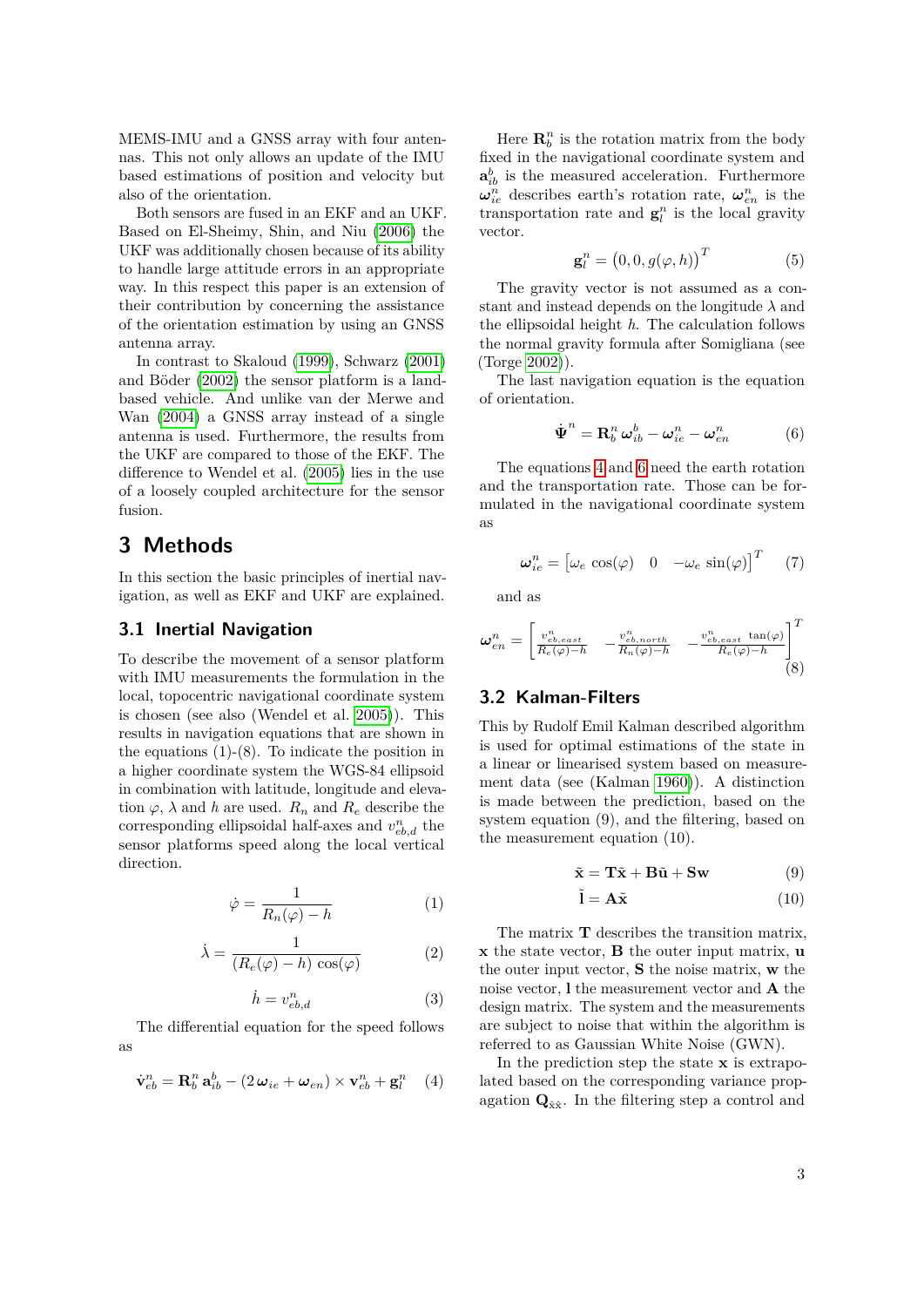correction takes place by determining the covariance matrix of the innovation **D** and the Gain matrix **K**. Based on these the weighted mean of the innovation between the measurement **l** and the predicted state  $\bar{\mathbf{x}}$  can be computed. In another step the corresponding variance-covariancematrix (VCM)  $\mathbf{Q}_{\hat{\mathbf{x}}\hat{\mathbf{x}}}$  can be calculated.

#### **3.2.1 Extended Kalman-Filter**

Since the Kalman-Filter loses the characteristic of a Best Linear Unbiased Estimator (BLUE) when used with nonlinear problems a linearisation of the nonlinear transfer function **f** is needed (see (Eichhorn [2005\)](#page-8-12) and (Paffenholz [2012\)](#page-8-0)).

$$
\mathbf{T}_{k+1,k} = \frac{\partial \mathbf{f}_{k+1,k}(\mathbf{x}_k, \mathbf{u}_k, \mathbf{w}_k)}{\partial \mathbf{x}_k}\Big|_{\mathbf{x}_k = \hat{\mathbf{x}}_k}
$$
(11)

$$
\mathbf{B}_{k+1,k} = \frac{\partial \mathbf{f}_{k+1,k}(\mathbf{x}_k, \mathbf{u}_k, \mathbf{w}_k)}{\partial \mathbf{u}_k}\Big|_{\mathbf{u}_k = \mathbf{u}_k}
$$
(12)

$$
\mathbf{S}_{k+1,k} = \frac{\partial \mathbf{f}_{k+1,k}(\mathbf{x}_k, \mathbf{u}_k, \mathbf{w}_k)}{\partial \mathbf{w}_k}\Big|_{\mathbf{w}_k = \mathbf{w}_k}
$$
(13)

$$
\mathbf{A}_{k+1,k} = \frac{\partial \mathbf{h}_{k+1,k}(\mathbf{x}_{k+1}, \mathbf{v}_{k+1})}{\partial \mathbf{x}_{k+1}} \Big|_{\mathbf{x}_{k+1} = \bar{\mathbf{x}}_{k+1}} \quad (14)
$$

#### **3.2.2 Unscented Kalman-Filter**

An alternative approach to use a Kalman-Filter with a nonlinear problem was publicized by Julier, Uhlmann, and Durrant-Whyte [\(1995\)](#page-8-13). The UKF is a special case of the Monte Carlo Simulation that allows updating the mean value and the VCM of a state based on deterministically chosen sigma points. The used number of sigma points is variable and can be chosen based on the application (see (Julier and Uhlmann [2002\)](#page-8-3) and (Julier [2003\)](#page-8-14)).

The advantage of this approach is that the nonlinear functions from the prediction as well as the measurement equations can be used directly and therefore making linearisation unnecessary. Additionally, it has to be noticed that moments up to third order are included in the UKF approach.

This paper uses the scaled unscented transformation (see (Julier [2002\)](#page-8-15)), since it allows for adaption of scattering range and weightings. For the distribution of the sigma points both (Julier [2002\)](#page-8-15) and (van der Merwe and Wan [2004\)](#page-8-6) recommend the parameters  $\alpha = 10^{-3}$ ,  $\beta = 2$  and  $\kappa = 0$ based on the assumption of normally distributed errors. The number of points should be  $2n + 1$ with  $n = rg(x)$ . Initially the scaling parameter  $\lambda$ <sub>UKF</sub> has to be calculated

$$
\lambda_{\text{UKF}} = \alpha^2 (n + \kappa) - n \tag{15}
$$

With it the sigma points of the prediction follow as

$$
\mathcal{X}_0 = \hat{\mathbf{x}} \tag{16}
$$

$$
\mathcal{X}_{i} = \hat{\mathbf{x}} + \left(\sqrt{(n + \lambda_{\text{UKF}}) \mathbf{Q}_{\hat{\mathbf{x}}\hat{\mathbf{x}}}}\right)_{i} \qquad (17)
$$

$$
i = 1, \dots, n
$$

$$
\mathcal{X}_{i} = \hat{\mathbf{x}} - \left(\sqrt{\left(n + \lambda_{\text{UKF}}\right) \mathbf{Q}_{\hat{\mathbf{x}}\hat{\mathbf{x}}}}\right)_{i} \qquad (18)
$$

$$
i = n + 1, \dots, 2n
$$

Furthermore, the corresponding equations are distinguished by the weights of the mean value  $\mathbf{W}^m$  and those of the VCM  $\mathbf{W}^c$ .

$$
\mathbf{W}_0^m = \frac{\lambda_{\text{UKF}}}{(n + \lambda_{\text{UKF}})} + (1 - \alpha^2 + \beta) \tag{19}
$$

$$
\mathbf{W}_0^c = \frac{\lambda_{\text{UKF}}}{(n + \lambda_{\text{UKF}})}\tag{20}
$$

$$
\mathbf{W}_i^m = \mathbf{W}_i^c = \frac{\lambda_{\text{UKF}}}{2(n + \lambda_{\text{UKF}})}
$$
(21)

Following this the sigma points of the prediction step are transferred with the nonlinear system equation  $f(.)$ .

$$
\mathbf{y}_P = f(\mathcal{X}_P) \tag{22}
$$

Based on that the predicted state is calculated from the weighted mean .

$$
\bar{\mathbf{x}} = \sum_{i=1}^{2n} \mathbf{W}_i^c \mathbf{y}_{\mathbf{P}_i}
$$
 (23)

The corresponding VCM results from the variance of the transferred sigma points. Due to the assumption of GWN the noise term **Q** is added.

$$
\mathbf{Q}_{\bar{\mathbf{x}}\bar{\mathbf{x}}} = \left(\frac{1}{2n} \sum_{i=1}^{2n} \mathbf{W}_i^c (\mathbf{y}_{\mathbf{P}_i} - \bar{\mathbf{x}}) (\mathbf{y}_{\mathbf{P}_i} - \bar{\mathbf{x}})^T\right) + \mathbf{Q}_k
$$
\n(24)

For the filtering step the calculations are analogical to those of the prediction step. The sigma points are transferred based on the nonlinear measurement *h*().

$$
\mathbf{y}_F = h(\mathcal{X}_F) \tag{25}
$$

In the same way the weighted mean value and the VCM **Q**yy of the transferred sigma points are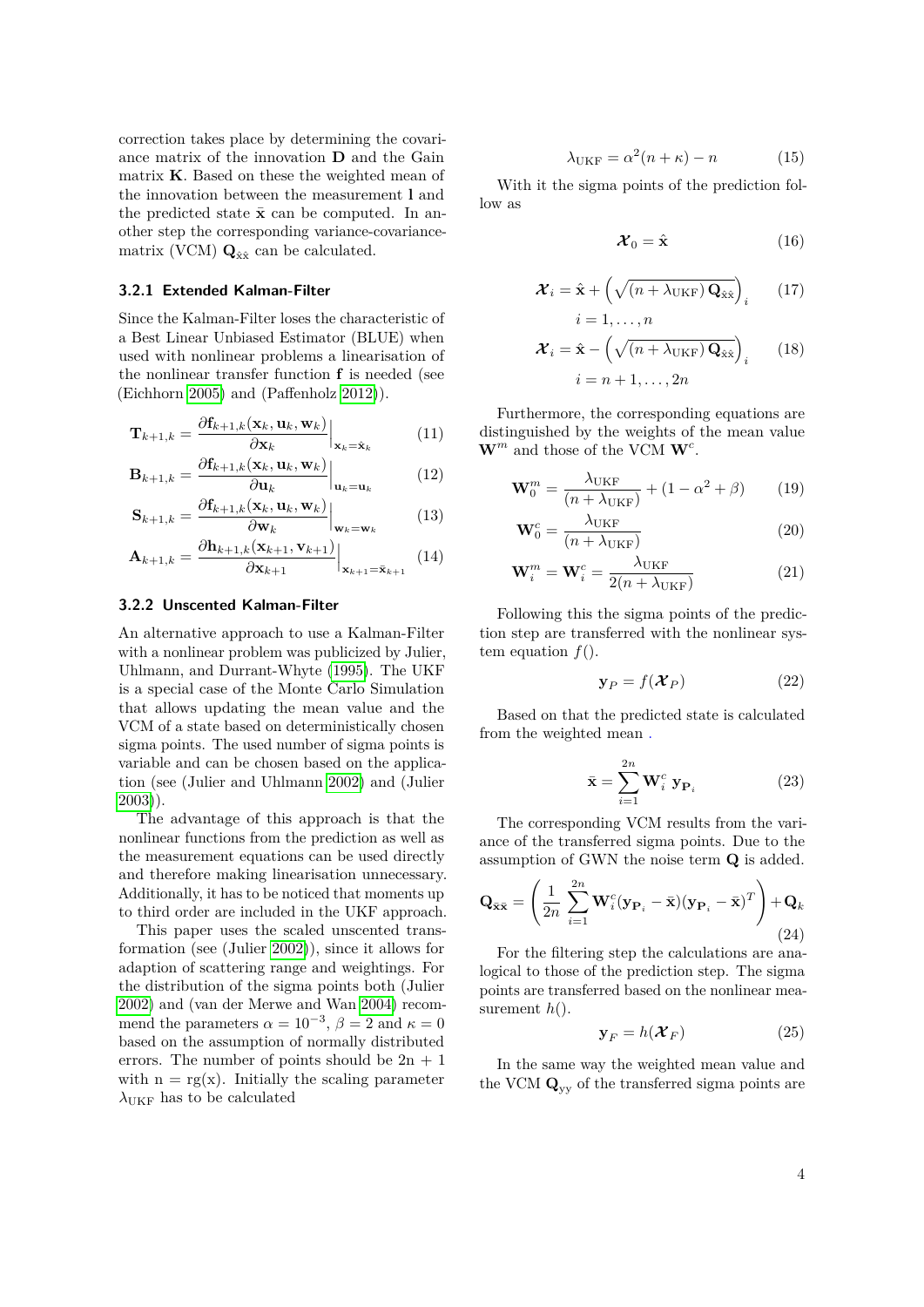calculated. The cross-correlation matrix  $\mathbf{Q}_{\text{xy}}$  is determined here, too.

$$
\bar{\mathbf{y}}_F = \sum_{i=1}^{2n} \mathbf{W}_i^m \mathbf{y}_F \tag{26}
$$

$$
\mathbf{Q}_{\mathbf{y}\mathbf{y}} = \frac{1}{2n} \sum_{i=1}^{2n} \mathbf{W}_i^c (\mathbf{y}_{\mathbf{F}_i} - \bar{\mathbf{y}}_F) (\mathbf{y}_{\mathbf{F}_i} - \bar{\mathbf{y}}_F)^T
$$
\n(27)

$$
\mathbf{Q}_{\mathbf{xy}} = \frac{1}{2n} \sum_{i=1}^{2n} \mathbf{W}_i^c (\mathbf{x}_{\mathbf{F}_i} - \bar{\mathbf{x}}_F) (\mathbf{y}_{\mathbf{F}_i} - \bar{\mathbf{y}}_F)^T
$$
\n(28)

Parallel to the prediction the filtering takes the measurement noise  $\mathbf{Q}_{\mathbf{I}}$  as additive term into account.

$$
\mathbf{D} = \mathbf{Q}_{\mathbf{y}\mathbf{y}} + \mathbf{Q}_{\mathbf{ll}} \tag{29}
$$

In contrast to the EKF the Gain matrix **K** is calculated by multiplying the covariance matrix with the inverse cofactor matrix of the innovation.

$$
\mathbf{K} = \mathbf{Q}_{\mathbf{xy}} \ \mathbf{D}^{-1} \tag{30}
$$

The final calculation of the filtered state and the filtered VCM are analogical to those of the EKF.

$$
\hat{\mathbf{x}} = \bar{\mathbf{x}} + \mathbf{K} \left( \mathbf{l} - \mathbf{A} \bar{\mathbf{y}}_F \right) \tag{31}
$$

$$
\mathbf{Q}_{\hat{\mathbf{x}}\hat{\mathbf{x}}} = \mathbf{Q}_{\bar{\mathbf{x}}\bar{\mathbf{x}}} - \mathbf{K} \mathbf{D} \mathbf{K}^T
$$
 (32)

# **4 Application**

To minimize the cost for the system a MEMS-IMU of the type SBG System IG-500E, with the specifications as show in table [1](#page-4-0) and a sample rate of 20 Hz, was used.

<span id="page-4-0"></span>**Table 1** Specification of the IMU SBG IG-500E

|               | Accelerometers Gyrocopes |                                 |
|---------------|--------------------------|---------------------------------|
| dynamic range | $\pm 5$ g                | $\pm$ 300 $^{\circ}/\mathrm{s}$ |
| inital bias   | $\pm 5$ mg               | $\pm$ 0.5 $\degree$ /s          |
| noise density | $0.25mg/\sqrt{Hz}$       | $0.05^{\circ}/s/\sqrt{Hz}$      |

The results of the factory-calibration were stored inside and automatically used to correct the raw measurements. Nevertheless since IMUs based on MEMS designs show significant offsets during use even after calibration, the state vector was augmented with the biases of the accelerometer

and gyroscopes (e.g. (Wendel [2007\)](#page-8-16) and (van der Merwe and Wan [2004\)](#page-8-6)).

As aiding absolute sensor a GNSS array consisting of four PG-S1 antennas and two MR-1 receivers on a quadratic platform was used. This not only allows to aid the position and velocity estimation but the orientation estimation, which otherwise can not be controlled directly. The two antennas connected to the same receiver were diametrically positioned, so that there was a lengthwise and a crossways pair. Furthermore, for the processing of the position, velocity and angular output each pair was divided into a primary and a secondary antenna. The output of the receiver contains the position and velocity of the primary and the internally calculated angle between both antennas, which could directly be used as observed quantities.

Additionally, the precision of the systems was examined to obtain a reliable stochastic model for the sensor fusion. To minimize the costs the use of SAPOS-correctional data was omitted and instead only single point code solutions were used. Consequently, the position precision was determined to  $s_{pos} = 2.325$  m. For the orientation measurements the output of the receivers was compared with laser tracker measurements. The orientation precision was determined to  $s_{\Psi} = 1.2016°$ . The output rate of this absolute sensor system was 10 Hz.

### **4.1 Prediction**

To fuse the measurements of these complimentary systems an EKF as well as an UKF, both in a loosely coupled architecture, are used.

The EKF had the design of an error state filter as described in Wendel [\(2007\)](#page-8-16) and therefore estimates the errors produced through state estimation based on pure IMU measurements.

$$
\Delta \mathbf{x} = [\Delta \mathbf{p} \quad \Delta \mathbf{v} \quad \Delta \mathbf{\Psi} \quad \Delta \mathbf{b}_a \quad \Delta \mathbf{b}_\omega] \tag{33}
$$

In contrast to that the UKF had the design of a total state filter based on the nonlinear navigation equations and estimates the wanted quantities directly.

$$
\mathbf{x} = \begin{bmatrix} \mathbf{p} & \mathbf{v} & \mathbf{\Psi} & \mathbf{b}_a & \mathbf{b}_\omega \end{bmatrix} \tag{34}
$$

While the estimation of the position and velocity in the UKF do not need special consideration, there is a challenge in the selection of orientation parameters and the modelling of the IMU error characteristics with respect to the intended task.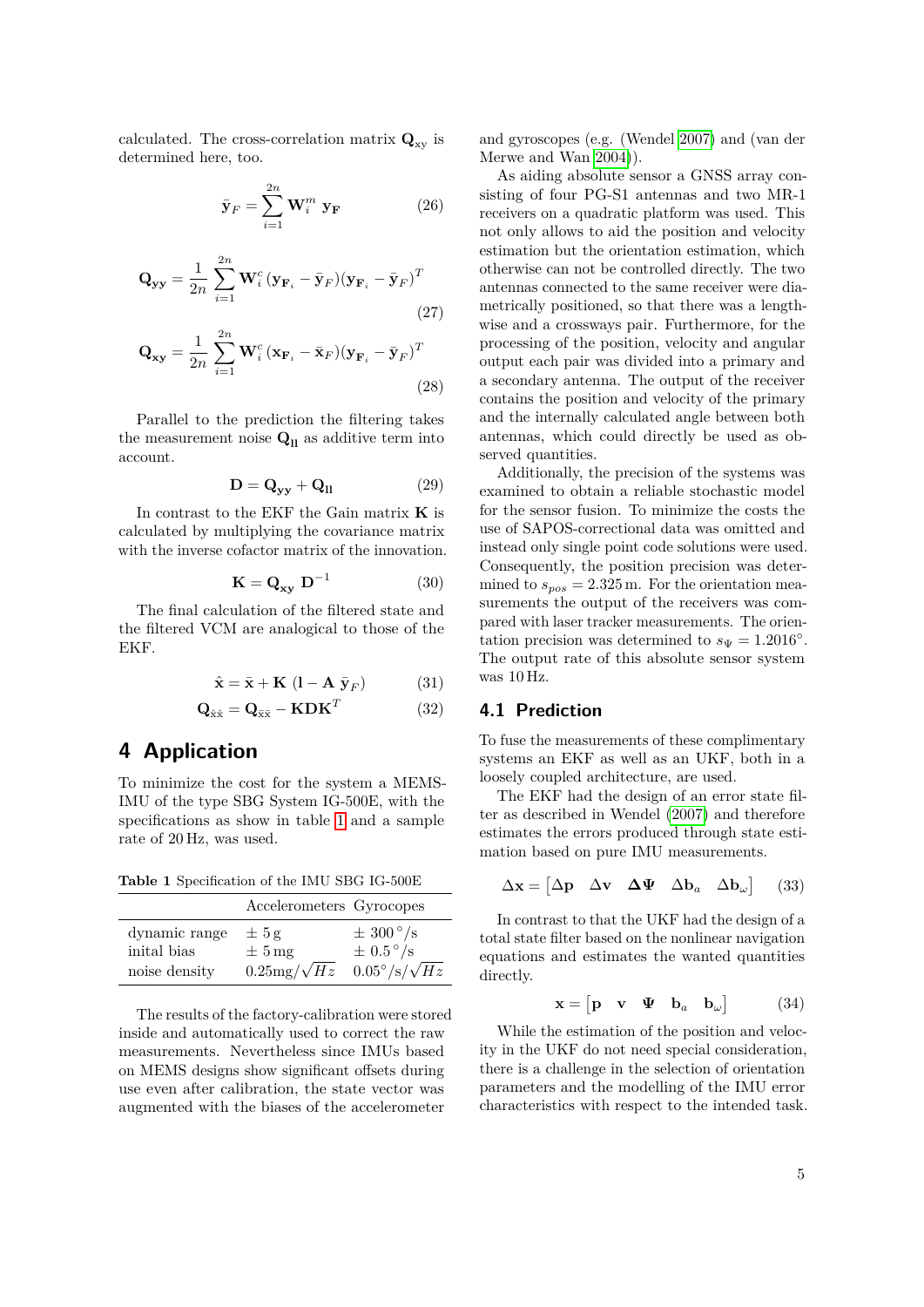A proper description of the platform's orientation is given with quaternions. These have the advantage that a singularity free description of orientations is guaranteed.

Following van der Merwe and Wan [\(2004\)](#page-8-6) for the total state UKF the nonlinear propagation equation of the quaternions is used as

$$
\mathbf{q}_{k+1} = \left[ \mathbf{I} \cos(s) - \frac{1}{2} \; \mathbf{\Omega}(\omega) \; \Delta t \; \frac{\sin(s)}{s} \right] \mathbf{q}_k \tag{35}
$$

with

$$
s = \frac{1}{2} \sqrt{(\omega_x \Delta t)^2 + (\omega_y \Delta t)^2 + (\omega_z \Delta t)^2}
$$
 (36)

and

$$
\Omega(\omega) = \frac{1}{2} \begin{bmatrix} 0 & \omega_x & \omega_y & \omega_z \\ -\omega_x & 0 & -\omega_z & \omega_y \\ -\omega_y & \omega_z & 0 & -\omega_x \\ -\omega_z & -\omega_y & \omega_x & 0 \end{bmatrix}
$$
 (37)

Finally a model for the IMU errors has to be chosen. In this paper it is modelled as random walk. Consequently the measurements are a superposition of the true measurements  $\tilde{(.)}_{ib}^b$ , the offsets  $\mathbf{b}_{(.)}$  and the GWN  $\mathbf{w}_{(.)}$ .

$$
\boldsymbol{a}_{ib}^b = \tilde{\boldsymbol{a}}_{ib}^b + \boldsymbol{b}_a + \mathbf{w}_a \tag{38}
$$

$$
\boldsymbol{\omega}_{ib}^b = \tilde{\boldsymbol{\omega}}_{ib}^b + \boldsymbol{b}_{\omega} + \mathbf{w}_{\omega}
$$
 (39)

### **4.2 Filtering**

To be precise, the lever-arm  $\mathbf{l}^b$  between the GNSS and the IMU must be taken into account by correcting the measurements of position and velocity of each main antenna according to equations (40) and (41). The corresponding lever-arms between the main antennas and the case of the IMU were determined with a laser tracker to be each 0.840 m  $\pm$  0.002 m before the experiment took place.

$$
\mathbf{p}_{\text{IMU}_i} = \mathbf{p}_{\text{GNSS}_i} - \mathbf{R}_b^n \ \mathbf{1}_i^b \tag{40}
$$

$$
\mathbf{v}_{\text{IMU}_i} = \mathbf{v}_{\text{GNSS}_i} - \mathbf{R}_b^n \ (\boldsymbol{\omega}_{ib}^b \times \mathbf{I}_i^b)
$$
 (41)

After relating the GNSS measurements to the IMU the respective observation equations can be generated. In case of the error state EKF, where only differences between the prediction and the measurements are processed, the corresponding observation equation results from the difference of the predicted states reduced by the averaged measurements as follows.

$$
\mathbf{l}_{\text{EKF}} = \begin{bmatrix} \bar{\mathbf{p}}_{\text{IMU}} - \frac{1}{2} (\mathbf{p}_{\text{GNSS}_1} + \mathbf{p}_{\text{GNSS}_2}) \\ \bar{\mathbf{v}}_{\text{IMU}} - \frac{1}{2} (\mathbf{v}_{\text{GNSS}_1} + \mathbf{v}_{\text{GNSS}_2}) \\ \bar{\mathbf{\Psi}}_{\text{IMU}} - \mathbf{\Psi} \end{bmatrix} \quad (42)
$$

In case of the UKF the measurements are directly used in the observation vector **l**.

$$
\mathbf{l}_{\text{UKF}} = \begin{bmatrix} \frac{1}{2} (\mathbf{p}_{\text{GNSS}_1} + \mathbf{p}_{\text{GNSS}_2}) \\ \frac{1}{2} (\mathbf{v}_{\text{GNSS}_1} + \mathbf{v}_{\text{GNSS}_2}) \\ \mathbf{\Psi} \end{bmatrix}
$$
(43)

At first simulations based on artificial data of a 7.6 km trajectory with variations in all orientational dimensions were carried out. Therefore the error-free accelerations and gyroscopic measurements in the named respective output rates were created and superpositioned with offsets as stated in tab. [1](#page-4-0) and GWN as follows

$$
\sigma_{\Psi} = 1.5^{\circ} \tag{44}
$$

$$
\sigma_v = 2.5 \,\mathrm{m/s} \tag{45}
$$

$$
\sigma_p = 2.5 \,\mathrm{m} \tag{46}
$$

To judge the results they were transformed to a local topocentric coordinate system with the car as origin as in Eichhorn [\(2005\)](#page-8-12) with the lengthwise component *lk*, the crossways component *qk* and the height component *h* (see fig. 3).



**Fig. 3** Local coordinate system as proposed by Eichhorn [\(2005\)](#page-8-12)

The simulation showed, that the approach using the EKF resulted in a mean position deviation of  $d_p = 0.796 \,\mathrm{m} \pm 0.876 \,\mathrm{m}$ , while the approach with the UKF yielded a mean position deviation  $d_p = 0.699 \,\mathrm{m} \pm 0.536 \,\mathrm{m}$  in post-processing. Accordingly, a significant advantage of one algorithm over the other could not be detected. After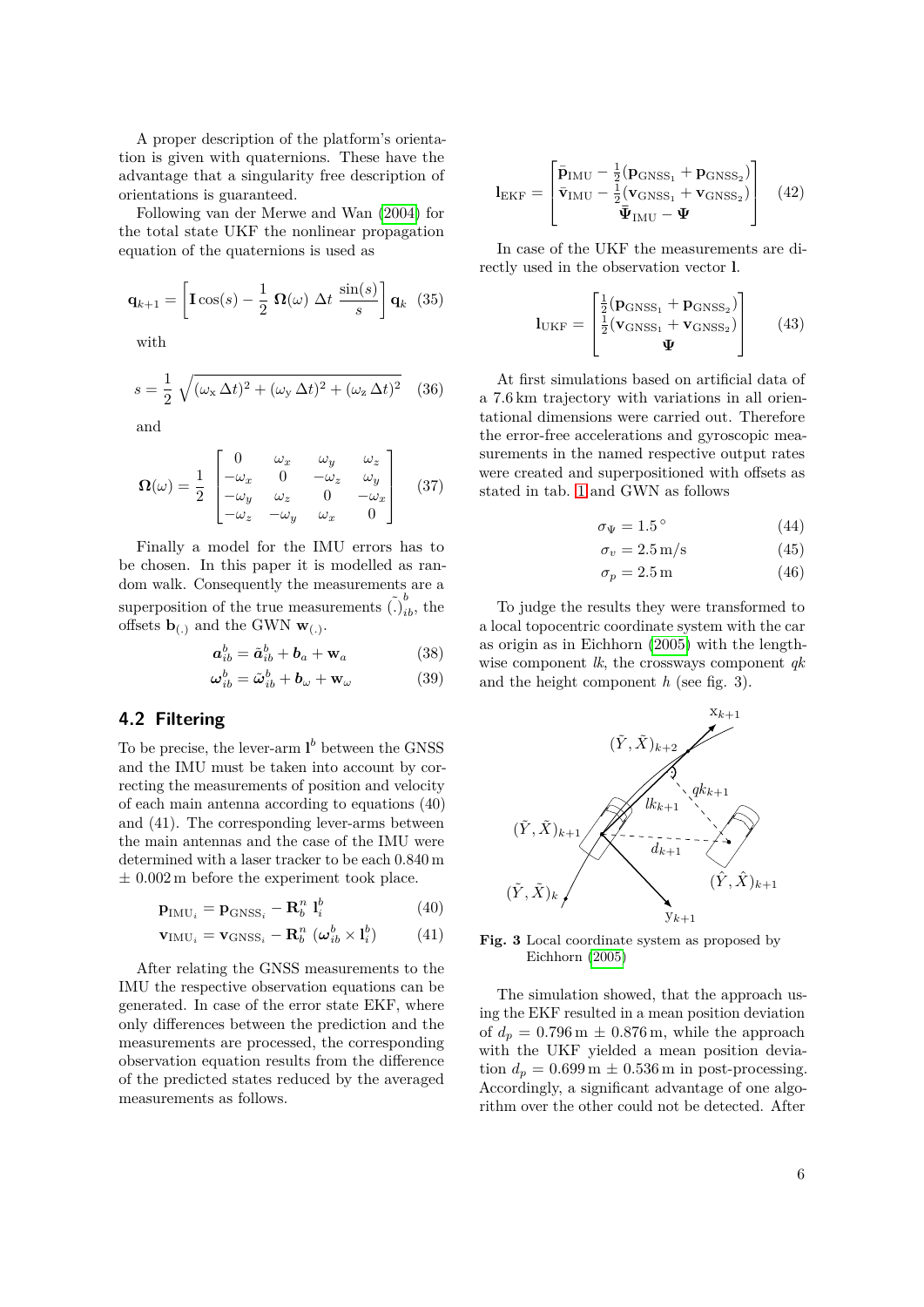the successful simulations a practical experiment was carried out.

The focus of this experiment was to test the system in a "high-kinematic" scenario to ensure that both the sensors and the algorithms work under extreme circumstances. Regarding the simulations the difference were the tighter turns with a partial curb turning raidus of only 10 m. The gathered data was again analysed in a postprocessing step.

The reference trajectory was generated from data gathered by another multi-sensory system consisting of a navigational class iMAR iNav RQH-1003 IMU in combination with a dual band GNSS receiver with carrier-phase based correctional data. It was processed with the commercial software solution KingsPad and can be seen in fig. 4. As measurement equipment of superior category this solution has an deviation of ca. 0.002 m.



**Fig. 4** Reference trajectory created with a navigational grade IMU, differential GNSS and processed with KingsPad

Due to the highly kinematic trajectory with very tight turns the EKF diverges soon after the start of the movement depending on the attitude error at initialization. But because of the high update rate of the GNSS even initialization errors of over 30◦ can still be compensated, but degrade the navigation solution significantly. Therefore a "pre-zero"-epoch with adjacent averaging of the measurements is required.

In contrast to that the UKF processes the data successfully and is able to compensate even large initialization errors in a minimum of time.

For an appropriate comparison and analysis of the proposed approach for each algorithm two different cases were processed: On the one hand without aiding through absolute orientation measurements and on the other hand with aiding. As appropriate operating figures the mean position

deviation with corresponding root mean square (exemplary in equations [47](#page-6-0) and [48\)](#page-6-1) were chosen.

<span id="page-6-0"></span>
$$
\bar{\Delta}_{1k} = \frac{1}{n} \sum_{i=1}^{n} \tilde{lk}_i - \hat{lk}_i
$$
 (47)

<span id="page-6-1"></span>
$$
rms_{lk} = \sqrt{\frac{1}{n} \sum_{i=1}^{n} v_{lk_i}^2}
$$
 (48)

The tables [2](#page-6-2) and [3](#page-6-3) summarize the results. Hereby it has to be mentioned, that the yaw angle is intentionally not listed in the tables. This is due to a problem with the mechanisation of the z-gyroscope, which led to an fluctuation range of the rms between  $80^{\circ}$ -100 $^{\circ}$  in case of the unaided respectively between 10◦ -14◦ in case of the aided orientation, without significant differences between the chosen algorithms. It has to be underlined that in this case the reductions of the rms is achieved through the use of additional observation information and not through the choice of the processing algorithm. Apart from that the dimensions of the results correspond with those from the simulations.

<span id="page-6-2"></span>**Table 2** Results of processing the field data using the EKF

|          |     |           | unaided ori. |           | aided ori. |  |
|----------|-----|-----------|--------------|-----------|------------|--|
|          |     |           | rms          |           | rms        |  |
| lk       | m   | 0.620     | 0.449        | 0.575     | 0.386      |  |
| qk       | [m] | 4.420     | 2.083        | 3.942     | 1.778      |  |
| h        | m   | 0.012     | 1.131        | 0.006     | 1.060      |  |
| $\alpha$ | [0] | 0.1457    | 3.5769       | 0.2145    | 1.6424     |  |
| B        |     | $-2.8932$ | 2.5899       | $-2.6715$ | 1.1711     |  |

<span id="page-6-3"></span>**Table 3** Results of processing the field data using the UKF

|          |                   |           | unaided ori. |        | aided ori. |  |
|----------|-------------------|-----------|--------------|--------|------------|--|
|          |                   |           | rms          |        | rms        |  |
| lk       | [m]               | 0.724     | 0.449        | 0.675  | 0.500      |  |
| qk       | [m]               | 0.782     | 0.565        | 0.563  | 0.477      |  |
| h        | $\lceil m \rceil$ | 0.053     | 0.289        | 0.045  | 0.289      |  |
| $\alpha$ | $\circ$           | $-5.6236$ | 2.3392       | 0.2131 | 0.1503     |  |
| ß        |                   | $-3.4452$ | 1.1608       | 0.1057 | 0.1178     |  |

In case of the unaided orientation it can be seen, that using the EKF results in inhomogeneous estimated position components, which is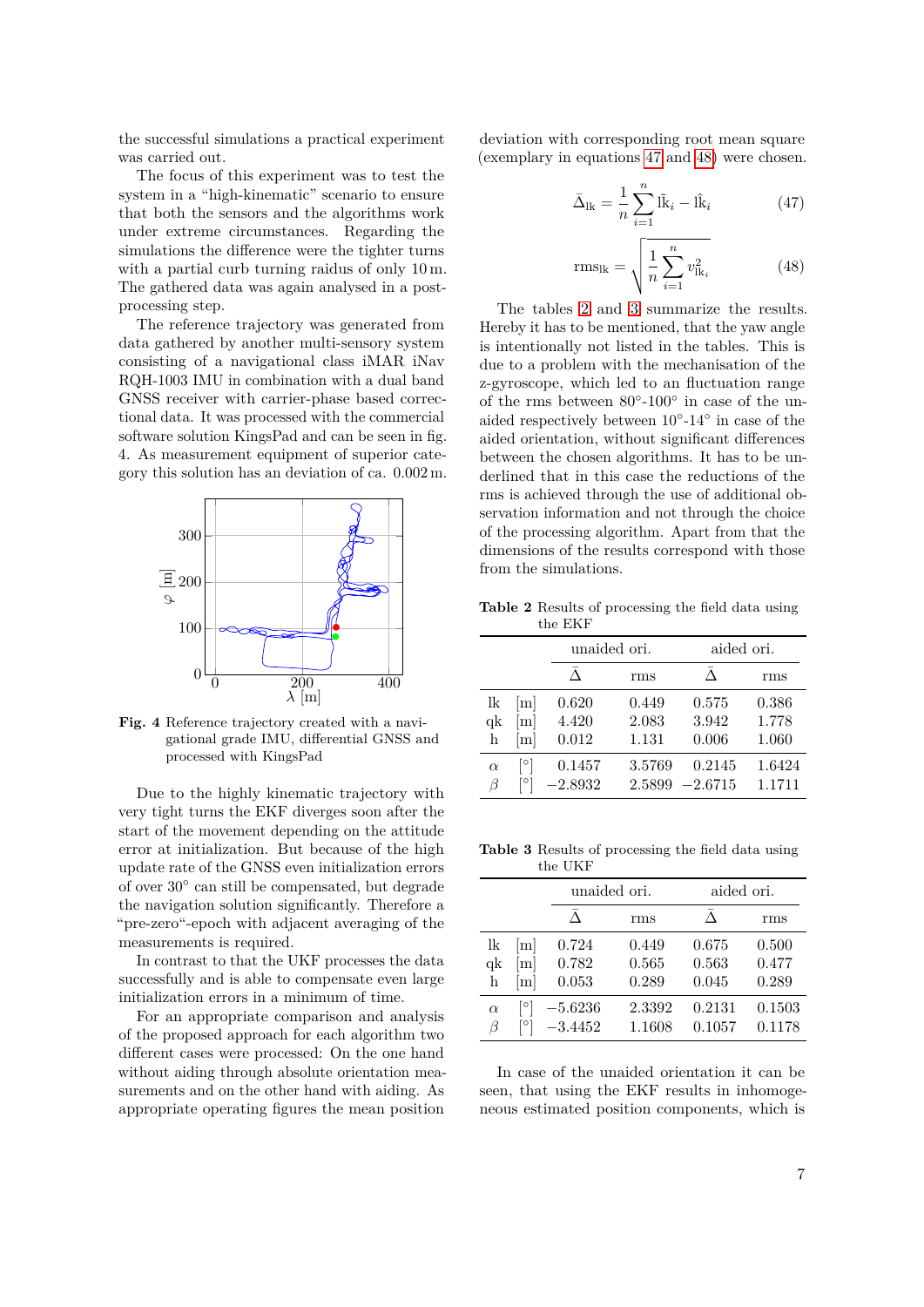shown by a considerable deviation in the crossways component *qk*. In contrast to that the UKF provides a more homogeneous output regarding the lengthways and crossways components.

In case of the additional aided orientation the accuracy of the position estimations slightly improve for both algorithms. But more important the orientation estimations can be significantly improved. For the EKF the effect mainly manifests in a reduced standard deviation, while an unexpected high estimation error of the crossways component *qk* still remains. This is caused through an error in the initial point, which degrades the whole navigation solutions. In case of the UKF the additional aiding of the orientation manifests as an improvement of both the accuracy and the precision.

One reason for this outcome is found in the choice of the platform. By using a land vehicle the changes in roll and pitch are quite small compared to those in the yaw axis. Since the experiment was conducted on a trajectory with many sharp turns to ensure working algorithms, drastic changes were detected by the yaw axis gyroscope. In combination with the mechanical inconsistency the detected errors occured.

As it can be seen in table [3,](#page-6-3) the use of the UKF provides better results in post-processing. But an inspection of the associated histograms (figures [5](#page-7-3) and [6\)](#page-7-4) reveals that a normal distribution can only be assumed for modelling the orientation errors.

<span id="page-7-3"></span>

**(c)** Histogram of ∆h

**Fig. 5** Histograms of the position errors for the aided UKF result

<span id="page-7-4"></span>

**Fig. 6** Histograms of the orientation errors for the aided UKF result

# **5 Conclusion**

To detect the locations in need of rehabilitation in a time- and cost-efficient way with a position in the world coordinate system a direct georeferencing of the PPS is needed. As preliminary stage a low-cost system was successfully developed, that enables direct referencing at any given time through fusion of a GNSS array and MEMS-IMU measurements. It could be shown, that with the inclusion of the IMU as support for the GNSS array the target of a lane precise positioning could be achieved in more than 99 % of the time.

For the future development of this system, the assumption of normally distributed measurement noise has to be replaced by correlated noise and should be taken into account accordingly. Additionally, for the long-term objective of developing an adequate geo-referencing of highest accuracy for use with the PPS, changing the fusion architecture to a tight coupling, meaning a centralized processing of the raw GNSS data in the form of pseudoranging and doppler measurements, could be a promising way of maxing out the potential of the system. Furthermore, for higher accuracies, the MEMS-IMU has to be replaced with a superior sensor and differential GNSS positioning or real time GNSS corrections need to be applied.

### **References**

- <span id="page-7-2"></span>Böder, Volker (2002). "Zur hochpräzisen GPS-Positionsund Lagebestimmung unter besonderer Berücksichtigung mariner Anwendungen". PhD thesis. Universität Hannover.
- <span id="page-7-0"></span>Cannon, M.E. (1991). *Airborne GPS/INS with Application to Aerotriangulation*. Tech. rep. (UCSE Report Nr. 20040). The University of Calgary.
- <span id="page-7-1"></span>Cramer, M. (2001). "Genauigkeitsuntersuchung zur GPS/INS-Integration in der Aerophotogrammetrie". PhD thesis. Universität Stuttgart.